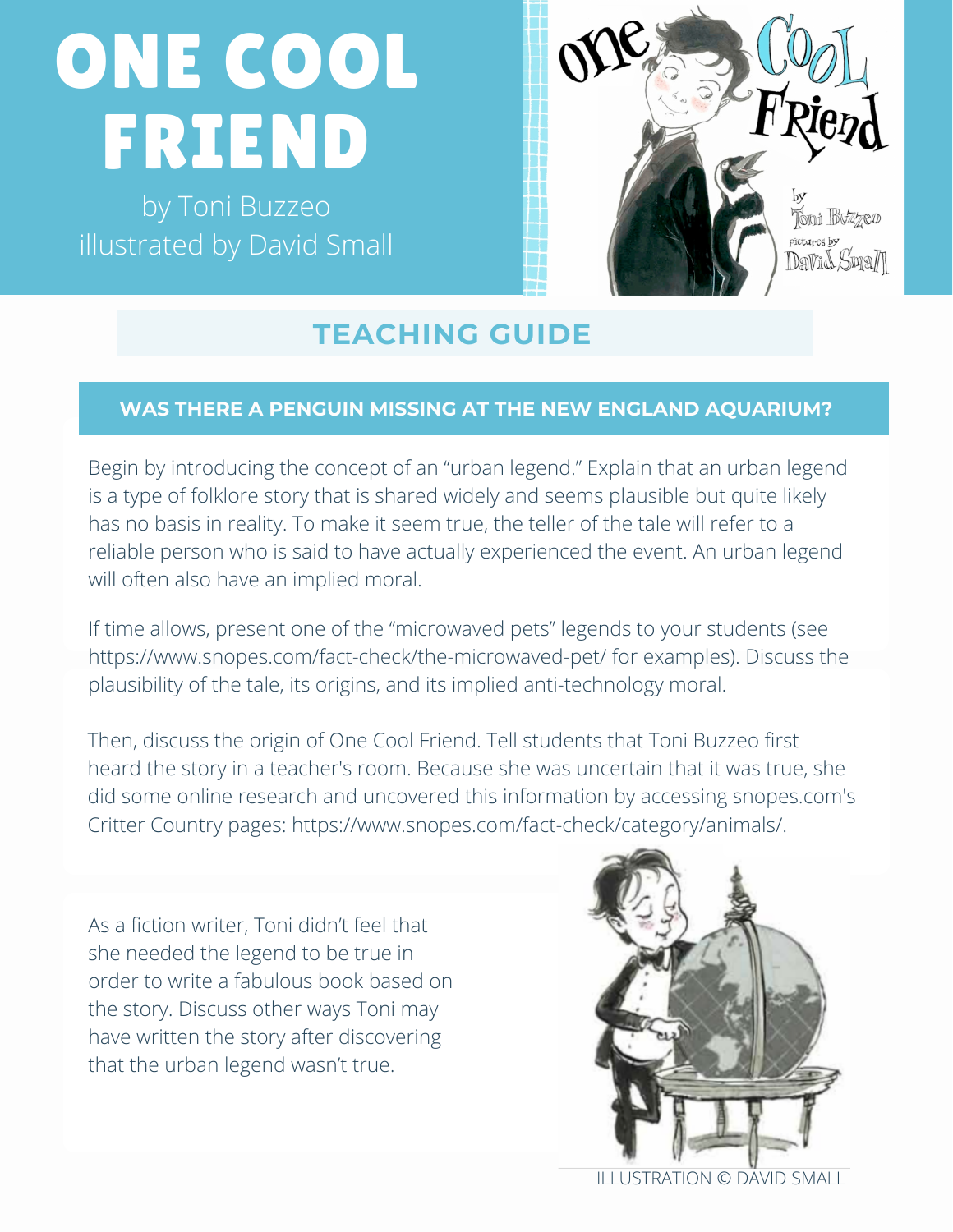#### **URBAN LEGENDS AS FICTION LAUNCHING PADS**

After you complete the Urban Legend activity, invite your students, as a group or individually, to create a fictional story from an urban legend of their choosing. Ask students to focus on the plausible nature of facts of the legend and build a story that will entertain its readers.

Because many urban legends online are not appropriate for children, you may want to choose from one of the following:

1. Neiman Marcus Cookies <https://www.snopes.com/fact-check/neiman-marcus-cookies/> 2. Crabzilla <https://www.snopes.com/fact-check/crabzilla/>

#### **PENGUIN INVESTIGATIONS**

[Note: This activity is part of a Picture Book Extender by Toni Buzzeo, originally published by EBSCO/NoveList (<http://www.ebscohost.com/novelist>)]

Magellan is a Magellanic penguin from South America. Like many penguins today, Magellanic penguins are threatened by commercial fishing, oil pollution in the ocean, and climate change.

With your students, undertake an exploration of a variety of penguin species and the threats to their health and safety today. Vulnerable, threatened, and endangered penguins include:

- African penguins
- Emperor penguins
- Erect-crested penguins
- Galapagos penguins
- Gentoo penguins
- Humboldt penguins
- Macaroni penguins
- Rockhopper Penguins
- Yellow-eyed penguins

An excellent source of this status information is the SeaWorld website at: https://seaworld.org/animals/all-about/penguins/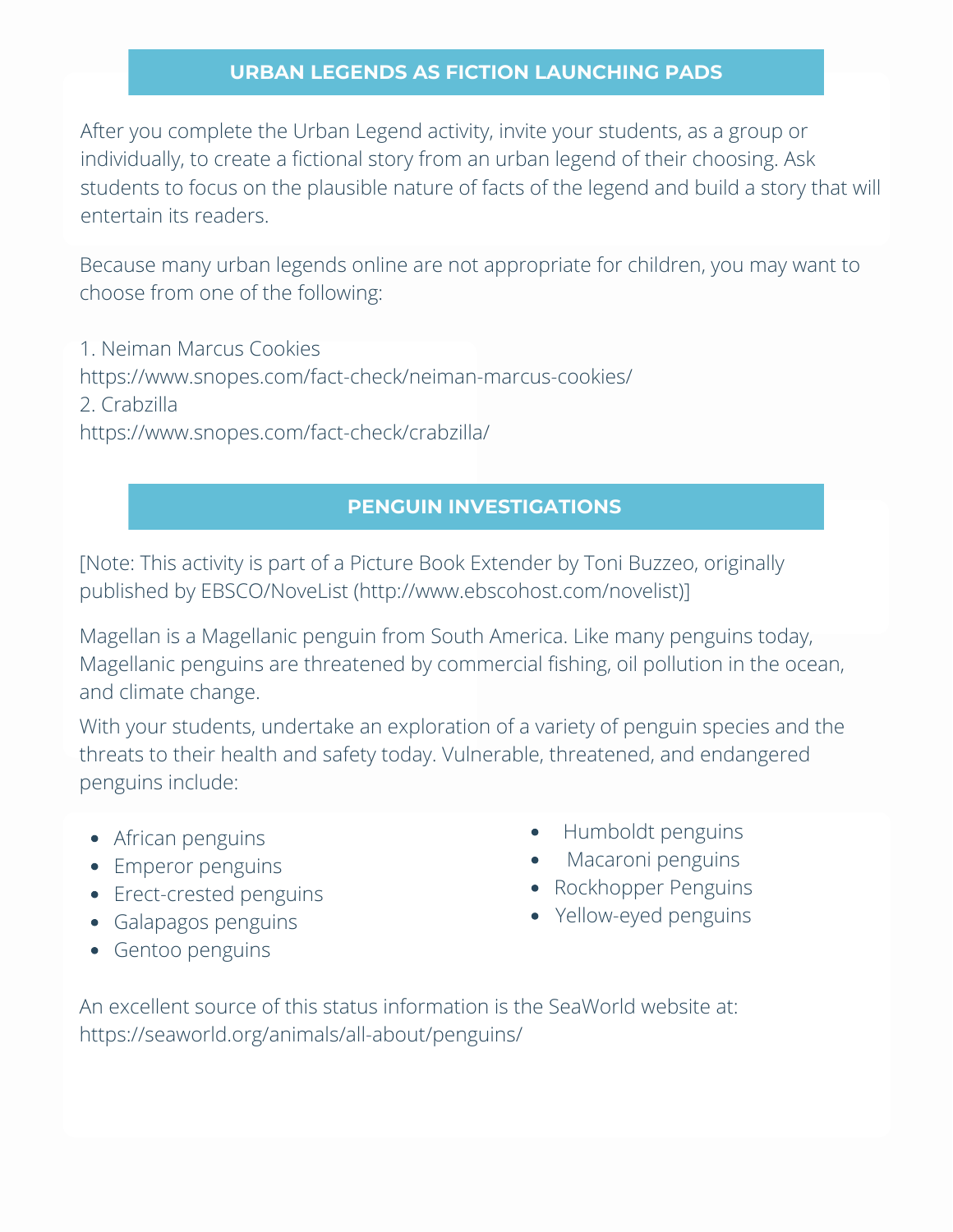If time allows, post a world map on the wall or bulletin board and place a pin at the location of each threatened penguin species with a string attached to a fact card about the problem. Or, if you have a large globe, you may want to use it in the same way.

#### **IT REMINDS ME OF MYSELF**

One of the reasons that Elliot likes the penguins at the aquarium is that they remind him of himself. Begin by discussing the similarities between Elliot and Magellan, searching both text and illustrations for as many as you can find.

Next, supply students with an extensive collection of photographic nonfiction books from the library's collection. Include all families of animals, mammals, fish, birds, reptiles, amphibians, as well as invertebrates.



ILLUSTRATION © DAVID SMALL ILLUSTRATION © DAVID SMALL

Challenge students to find and place a sticky note on the page of any animal that reminds them of themselves. Once they have several marked, ask them to identify the characteristic that makes them similar to this animal. Is it something about the way the animal looks—Red hair/fur? Friendly expression?—or something the animal does well—Swim? Climb? Jump?

If time allows, ask students to create a pair of illustrations—one of themselves and one of their chosen animals. Display each pair of pictures together labeled with the common characteristic.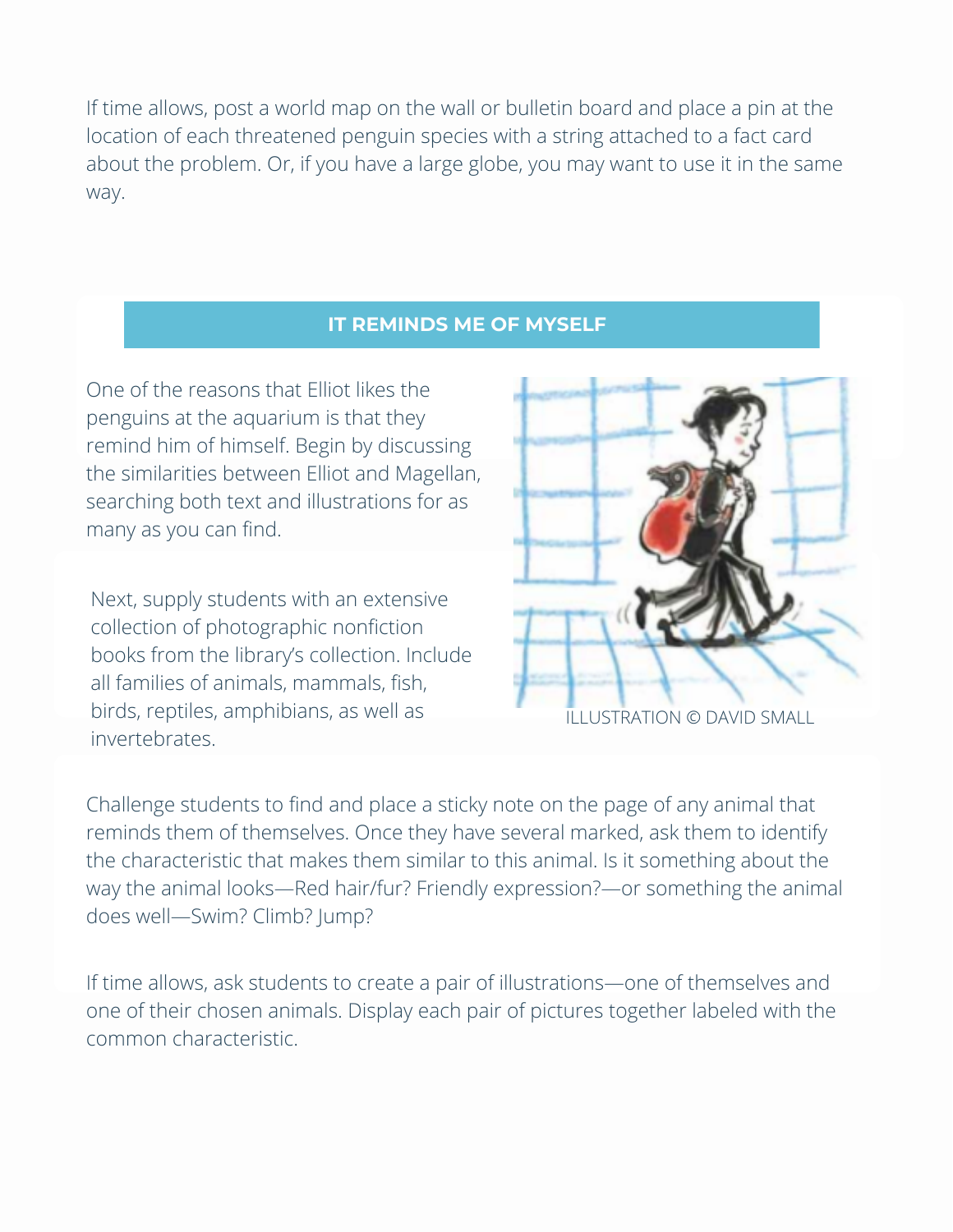#### **WHAT WOULD YOU BRING HOME?**

[Note: This activity is part of a Picture Book Extender by Toni Buzzeo, originally published by EBSCO/NoveList [\(http://www.ebscohost.com/novelist](http://www.ebscohost.com/novelist))]

Something about the penguins "in their tidy black feather tuxedos with their proper posture" reminded Elliot of himself, so he wanted one of his own. But perhaps your students would rather bring home a different animal from the aquarium, aviary, or zoo.

Begin by reading fictional tales of children with unlikely pets. Suggested titles include:

- *365 Penguins* by Jean-Luc Fromental
- *Aaaarrgghh! Spider!* by Lydia Monks
- *Billy Twitters and His Big Blue Whale Problem* by Mac Barnett
- *Buying, Training, and Caring for your Dinosaur* by Laura Rennert
- *Don't Take our Snake for a Stroll* by Karin Ireland
- *No Place for a Pig* by Suzanne Bloom
- *That Pesky Rat* by Lauren Child
- *When Dinosaurs Came with Everything* by Elise Broach



ILLUSTRATION © DAVID SMALL

Next, invite students to brainstorm a list of potential unusual animal pets. Once the list is complete, ask them to complete the matrix below for the four or five of the choicest animals.